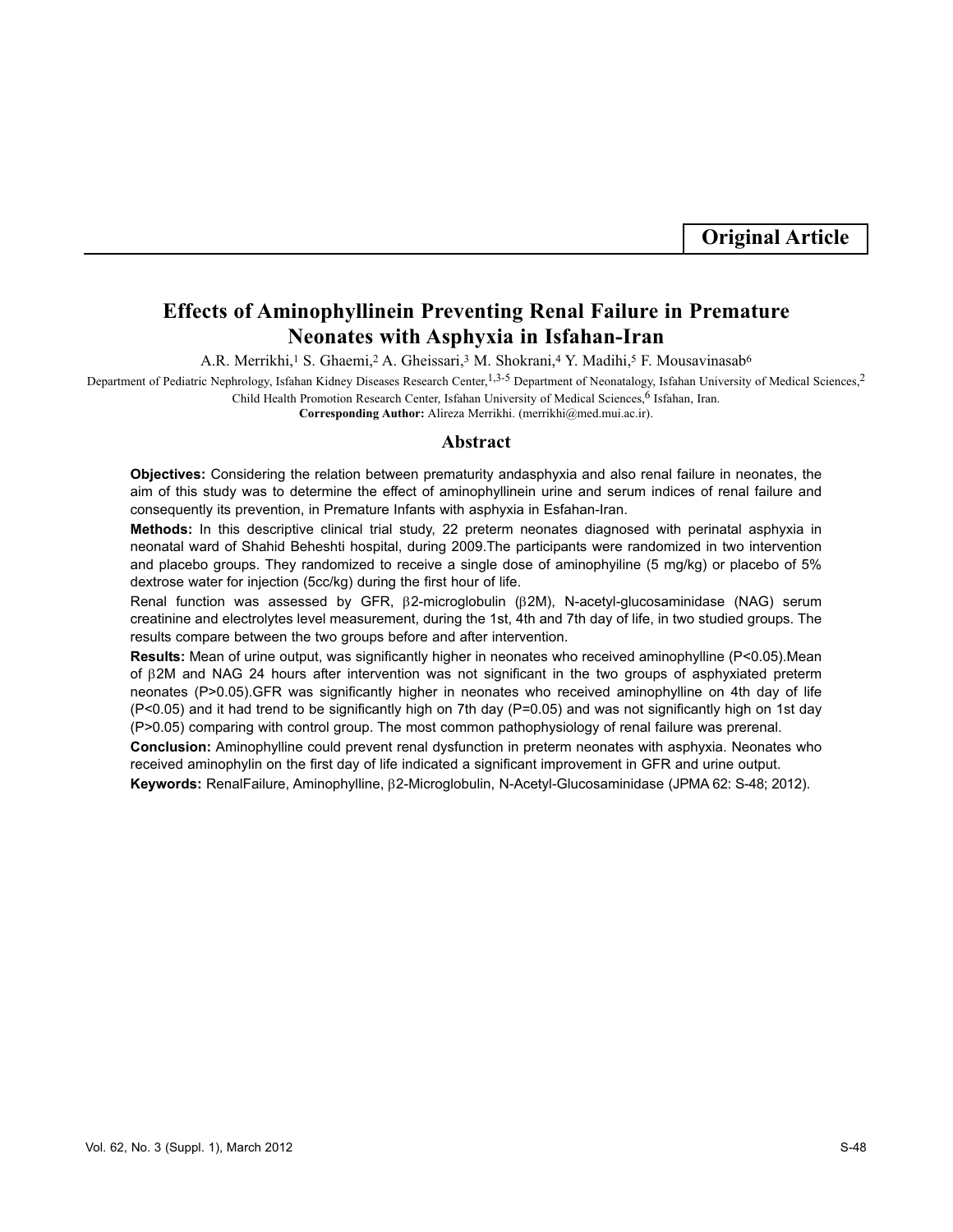## **Introduction**

Perinatal asphyxia is one of the leading causes of neonatal morbidity and mortality worldwide. Its incidence is reported to be 5-8% in different neonatal centers, regarding the neonates' birth weight and gestational age.1,2 It is more prevalent among preterm and low birth weight neonates. Perinatal asphyxia may lead to circulatory adaptive responses which consequently can cause damage to almost every tissue and organ of the body, predominantly kidneys.3,4 It considered as the main leading cause of acute renal failure (ARF) in preterm neonates. The incidence of renal failure in asphyxiated neonates has reported to be 47%, commonly with non oliguric type. 5,6

Many studies have performed to prevent the renal failure in at risk neonates. The findings of these studies specially those obtained from animal models have shown that pharmacological agents, such calcium channel blockers, methylxantines and atrial natriuretic peptide have a protective effect on renal adverse effects of hypoxemia.7-10

Adenosine has an important role in the reduction of glomerular filtration rate (GFR) and filtration fraction (FF) during hypoxemia or ischemia in asphyxianeonates. Therefore it seems that nonspecific adenosine receptor antagonists such as aminophylline could have a protective effect in preventing renal impairment in neonates with asphyxia by vasoconstriction inhibition<sup>11</sup>

There are few studies on the effect of aminophylline on renal function in term neonates,12,13 but there isn't any study in this field among preterm neonates. The aim of this study is to determine the effect of aminophylline on the prevention of renal dysfunction among the high risk group of preterm neonates with asphyxia.

## **Methods**

In this descriptive clinical trial study, preterm neonates diagnosed with perinatal asphyxia in neonatal ward of Shahid Beheshti Hospital, during 2009, were enrolled.

The Medical Ethics Committee of the Esfahan University of Medical Sciences approved the study protocol, and all parents gave their written consent.

Maturation assessment of gestational age was determined using Ballard score.<sup>14</sup> Neonatal asphyxia manifested by: Apgar scores less than or equal to 6 at 5 minutes plus umbilical artery pH values less than 7.00,according to AAP guideline.<sup>15</sup>

Preterm neonates with major congenital malformations, chromosomal, or renal abnormalities, breech presentation and those with maternal gestational diabetes were excluded.

The participants were randomized in two intervention and placebo groups. The intervention was aminophylline 5mg/day. They randomized to receive a single dose of aminophylline (5 mg/kg) or placebo of 5% dextrose water for injection (5cc/kg) during the first hour of life.

The loading infusion was administrated after admission to the neonatal intensive care unit within the first hour after birth at a rate of 60-65cc/kg/day, which increased by 10-15cc/kg daily.

The 24-hour fluid intake and the urine volumes were recorded during the first week of life.

Renal function was assessed by daily serum creatinine and electrolytes level measurement, during the first and 4thday of life.

The GFR was estimated before and after the intervention (24 hours after intervention and during the 4th and 7th day of life) using Schwartz's formula, in two studied groups.

Tubular performance was assessed by β2-microglobulin (?2M) and N-acetyl-glucosaminidase (NAG) measurement 24 hours after intervention, in studied groups. In cases with renal dysfunction during the first week of life, β2M and NAG were measured on the 7th day of life.

According to the findings of current study GFR<26cc/min, β2M>3.8mg/l and NAG >0.36mg/dl considered as renal tubular impairment and renal failure in preterm neonates.

The pathophysiology of renal failure asprerenal, renal, or postrenal failure was assessed on the 7th day of life. Renal ultrasonography was performed in studied neonates to exclude the anatomic kidney malformation and postrenal failure.

Obtained data from two groups of neonates before and after intervention recorded using a questionnaire.

# **Statistical Analysis:**

Statistical analysis was performed using SPSS version 16(SPSS Inc., Chicago, IL, U.S.A.). Normality of data distribution was assessed with Kolmogrov-Smirnov. As all descriptive data had normal distribution, they expressed as mean  $\pm$  standard deviation (SD). Quantitative data of the 2 groups was compared using the Students t-test or chi-square test. Pvalue <0.05was considered statistically significant.

### **Results**

22 patients were studied in two intervention and placebo groups. There were no significant difference regarding gestational age, birth weight, sex and renal function indices between two groups of neonates before intervention (P>0.05). Mean of urine output, β2M and NAG 24 hours after intervention

**Table-1: Mean of urine output, ?2-microglobulinandN-acetylglucosaminidase, 24 hours after intervention in the two groups of asphyxiated preterm neonates.**

|                                                            | Asphyxiated<br>Aminophylline<br>Group | Preterm<br><b>Neonates Placebo</b><br>Group | Pvalue   |
|------------------------------------------------------------|---------------------------------------|---------------------------------------------|----------|
| Urine output $(cc/h/kg)$                                   | $1.8 \pm 0.4$                         | $0.9 \pm 0.5$                               | 0.000    |
| $\beta$ 2-Microglobulin (mg/L)<br>N-Acetyl-glucosaminidase | $4.9 \pm 3.9$                         | $10.3 \pm 13.5$                             | P > 0.05 |
| (mg/L)                                                     | $1.0 + 1.7$                           | $3.2 \pm 3.7$                               | P > 0.05 |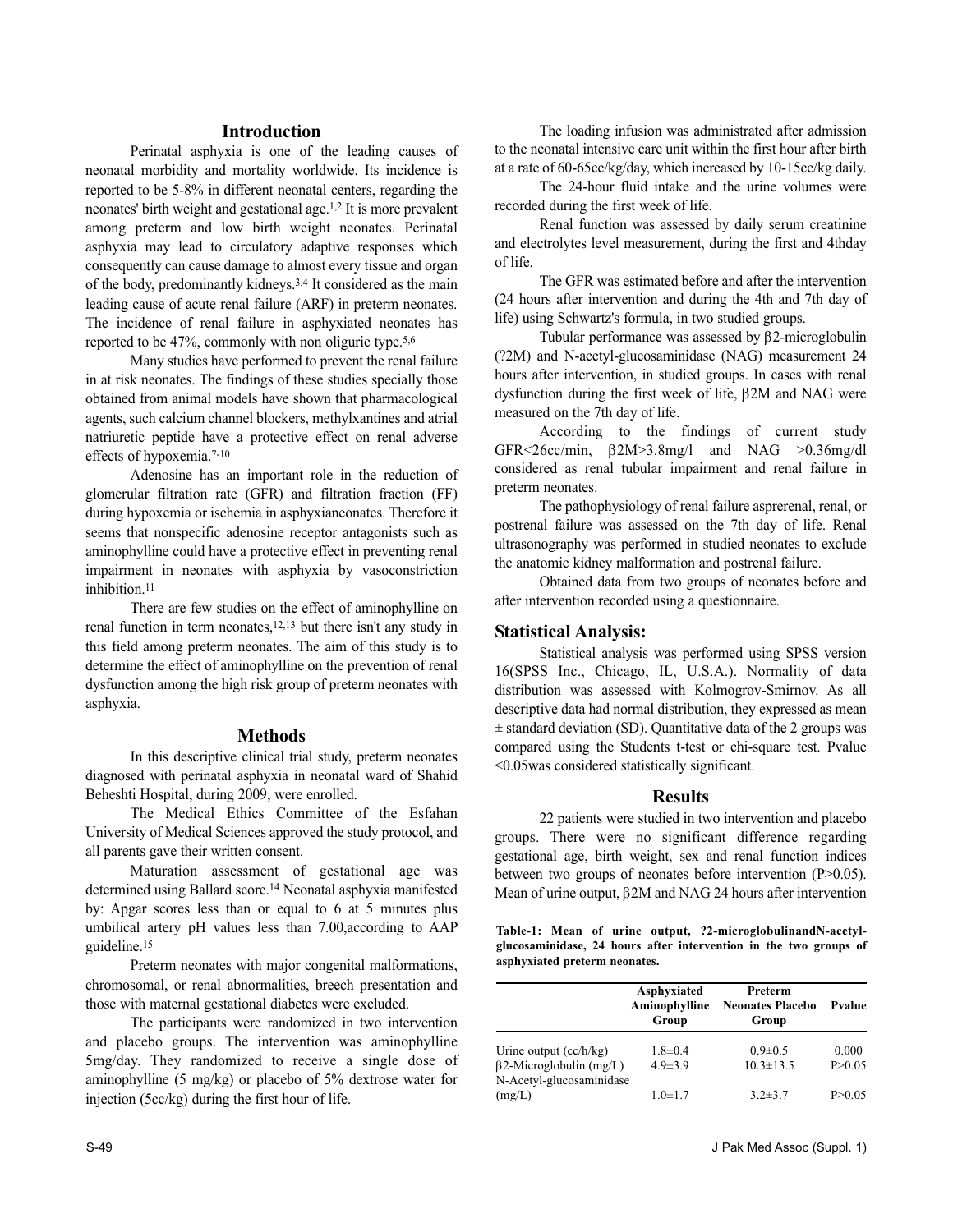**Table-2: Estimated Glomerular Filtration Rate (GFR) in1st, 4th and 7 days of life, in the two groups of asphyxiated preterm neonates.**

| <b>GFR</b><br>(ml/min/1.72 m <sup>2</sup> ) | Asphyxiated<br>Aminophylline<br>Group | <b>Preterm Neonates</b><br>Placebo<br>Group | Pvalue |
|---------------------------------------------|---------------------------------------|---------------------------------------------|--------|
| 1st day                                     | $24.4 \pm 8.8$                        | $19.3 \pm 10.9$                             | 0.2    |
| 4th day                                     | $32.4 \pm 10.6$                       | $20.8 \pm 11.8$                             | 0.02   |
| 7th day                                     | $37.7 \pm 9.6$                        | $27.2 \pm 14.5$                             | 0.05   |

\*P<0.05 for GFR between 1st, 4th and 7 days of life for both aminophyllineand placebo group.

**Table-3: The pathophysiology of renal failure asPrerenaland renal, in1st, 4th and 7 days of life, in the two groups of asphyxiated preterm neonates.**

|           | Asphyxiated<br><b>Aminophylline Group</b><br>N(%) | <b>Preterm Neonates</b><br><b>Placebo Group</b><br>N(%) | P value |
|-----------|---------------------------------------------------|---------------------------------------------------------|---------|
| 1st day   |                                                   |                                                         |         |
| -normal   | 6(55.5)                                           | 4(36.4)                                                 |         |
| -Prerenal | 5(45.5)                                           | 7(63.6)                                                 | 0.6     |
| -Renal    | $_{0}$                                            | $_{0}$                                                  |         |
| 4th day   |                                                   |                                                         |         |
| -Normal   | 9(81.8)                                           | 4(36.4)                                                 |         |
| -Prerenal | 2(18.2)                                           | 5(45.4)                                                 | 0.007   |
| -Renal    | 0                                                 | 2(18.2)                                                 |         |
| 7th day   |                                                   |                                                         |         |
| -Normal   | 9(81.8)                                           | 6(54.5)                                                 |         |
| -Prerenal | 1(9.1)                                            | 4(36.4)                                                 | 0.3     |
| -Renal    | 1(9.1)                                            | 1(9.1)                                                  |         |

in the two groups of asphyxiated preterm neonates are presented in Table-1.

Two neonates (18.2%) from those who received aminophyl line had β2M >3.8 mg/l and also NAG >0.36mg/dl. These neonates diagnosed with renal failure during the 1st, 4th and 7th day of life.

Among asphyxiated preterm neonates who received 5% dextrose water, 5 neonates (45.5%) had β2M >3.8 mg/l and 6 ones (55.6%) had NAG >0.36mg/dl. Five neonates with high level of β2M and NAG diagnosed with renal failure.

Estimated Glomerular Filtration Rate (GFR) in1st, 4th and 7 days of life, in the two groups of asphyxiated preterm neonates are presented in Table-2.

Five neonates (45.5%) in the two groups of asphyxiated preterm neonates had GFR< 26cc/min in 1st day of life.2/5 neonates from those who received aminophyllineand4/5 neonates who received 5% dextrose water and had GFR< 26cc/min diagnosed with renal failure, after one week.

The pathophysiology of renal failure in1st, 4th and 7 days of life, in the two groups of asphyxiated preterm neonates are presented in Table-3.

# **Discussion**

The findings of this study which investigated the effect

of aminophyllineon the prevention of renal dysfunction in preterm neonates with asphyxia have indicated that aminophyline could be used for the mentioned purpose in this high risk group of neonates. As mentioned, there was no similar study in this field among preterm neonates with asphyxia, in literature review. But there were similar studies on the effect of aminophyllineon renal function of term neonates with asphyxia.

Jenik et al investigated the effect of theophylline on the prevention of renal dysfunction among term neonates with perinatal asphyxia and indicated that a prophylactic single dose of 8 mg/kg of theophylline within the first hour after birth could reduce the risk of renal dysfunction in this group of neonates.<sup>12</sup> Similar studies in India,<sup>17</sup> Egypt<sup>13</sup> and also in Iran<sup>18</sup> have reported the efficacy of theophylline, a nonspecific adenosine receptor antagonist, on preventing renal dysfunction among asphyxiated term neonates.

According to one study in China, aminophyl line protects the renal function in neonates with perinatal asphyxia.<sup>19</sup>

In a study in Italy, Cattarelli and colleagues investigated the effect of theophylline, another nonspecific adenosine receptor antagonist, on vasomotor nephropathy of preterm neonates with respiratory distress syndrome. They concluded that it could improve renal function inthese high risk neonates, during the first two days of life.<sup>20</sup>

Aminophylline had no significant effect on the level of β2-microglobulin (β2M) and

N-acetyl-glucosaminidase (NAG) as early tubular performance indices among our studied neonates.<sup>21</sup> The results of previous studies in this field were controversial.

Some studies have reported the relation between mentioned indices and neonatal asphyxia among term neonates, whereas others did not. Csáthy and colleagues reported that NAG is a sensitive indicator of the renal tubular damage in premature neonates.<sup>22</sup>

According to the study of Bhat et al in India which investigated the effect of prophylactic theophylline on the severity of renal failure in term infants with perinatal asphyxia,

β2-microglobulin reduced significantly after intervention in studied neonates.<sup>17</sup>

Jenik et al and Bakr reported similar results in this field.12,13 The difference between our results and the mentioned study may be due to the studied population (preterm vs. term neonates), small sample size and differences in laboratory methods used for measuring these indices. However further studies are recommended.

Urine output increase significantly in the intervention group in our study. Though there was no similar report in this field in previous studies, butsome authors reported the similar effect of theophylline on urine output among preterm neonates with respiratory distress.<sup>23</sup>

Many studies in human neonates and animal models have demonstrated that aminophyllinecould prevent the